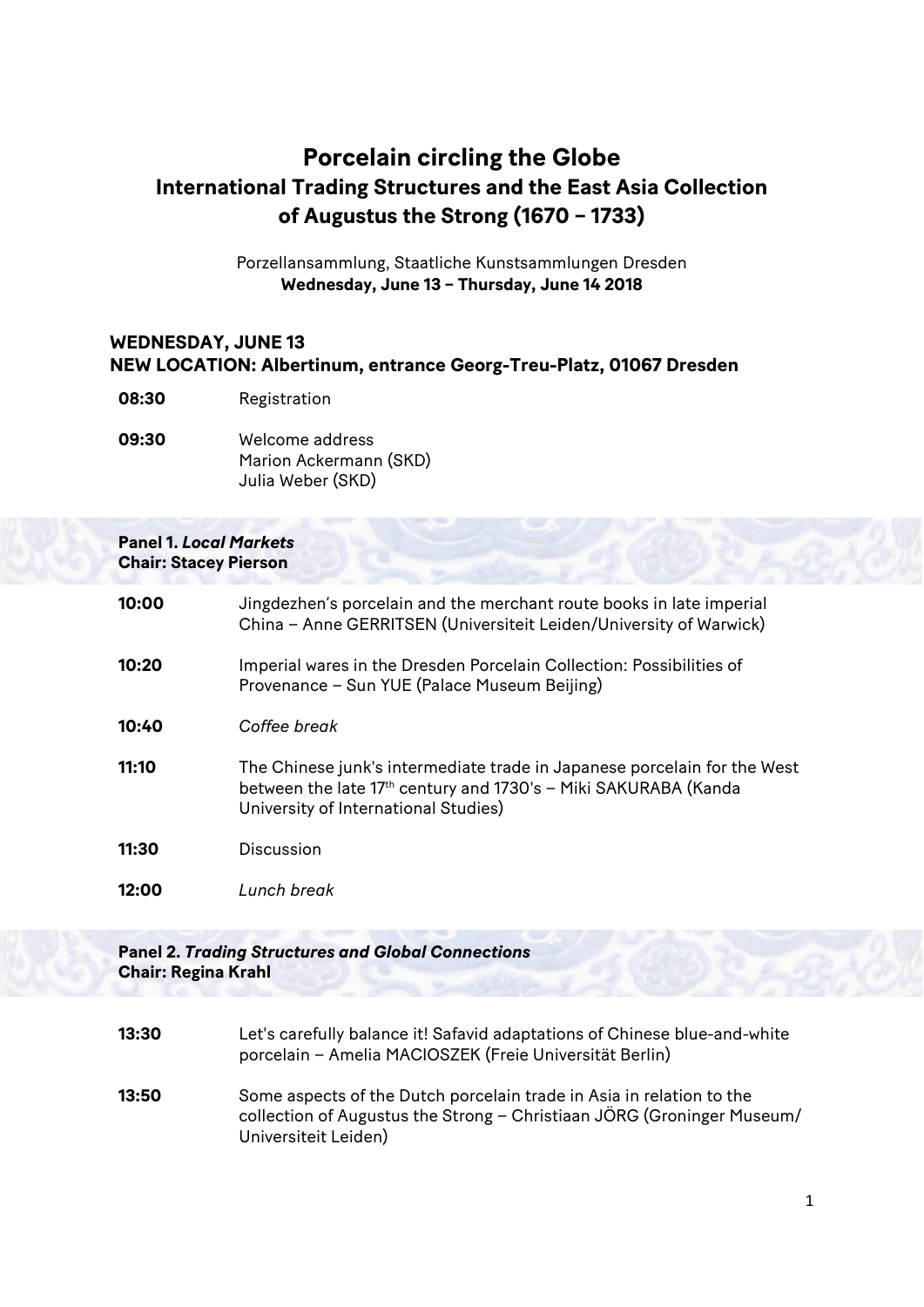**14:10** Chinese porcelain and the Netherlands – Jan VAN CAMPEN (Rijksmuseum Amsterdam)

**14:30** Discussion

**15:00** *Coffee break*

### **Panel 3.** *From Seller to Buyer: Collecting Porcelain in Europe* **Chair: Cora Würmell**

| 15:30            | "His Electoral Highness wishes to have a porcelain service mounted with<br>gold" – The role of the agents and dealers supporting the East Asian<br>porcelain collection of Elector Max Emanuel of Bavaria (1662 - 1726) -<br>Max TILLMANN (Independent scholar) |
|------------------|-----------------------------------------------------------------------------------------------------------------------------------------------------------------------------------------------------------------------------------------------------------------|
| 15:50            | From Cathay to Versailles: Oriental porcelain in the Louis XIV's collection<br>- Stéphane CASTELLUCCIO (Centre André Chastel, Paris)                                                                                                                            |
| 16:10            | Collecting Kakiemon porcelain in Holland and beyond - Menno FITSKI<br>(Rijksmuseum Amsterdam)                                                                                                                                                                   |
| 16:30            | Discussion                                                                                                                                                                                                                                                      |
| 18:00 -<br>21:00 | Welcome reception and open galleries in the Porzellansammlung at the<br><b>Zwinger Palace</b>                                                                                                                                                                   |
|                  | The welcome reception is sponsored by the Friends of the Porcelain<br>Collection.                                                                                                                                                                               |

## **THURSDAY, JUNE 14 NEW LOCATION: Albertinum, entrance Georg-Treu-Platz, 01067 Dresden**

**09:30** Registration

#### **Panel 1.** *The Dresden Royal Collection of East Asian Porcelain* **Chair: Christiaan Jörg and Yukio Suzuta**

- **10:00** The Dresden Porcelain Project: The 18<sup>th</sup> century collection reassessed Cora WÜRMELL (SKD)
- **10:20** Writing the Japanese Palace inventories 1721 1727 and 1779 Karolin RANDHAHN (SKD)
- **10:40** *Coffee break*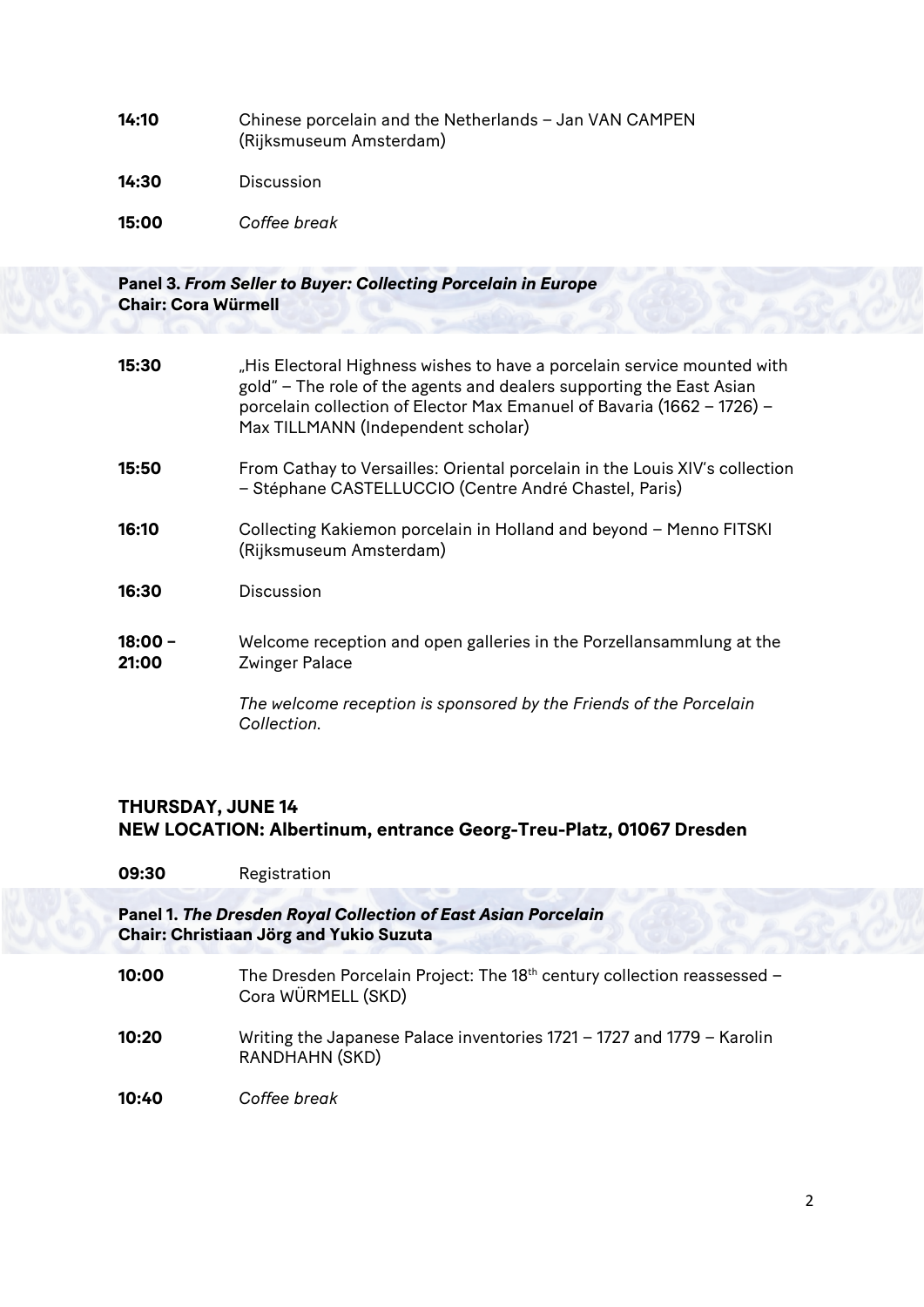**11:10** The King's personal shopper: Count Lagnasco's porcelain acquisitions in the Netherlands for Augustus the Strong, 1716/1717 – Ruth Sonja SIMONIS (SKD)

**11:30** Discussion

**12:00** *Lunch break*

# **Panel 2.** *Objects in Transfer* **Chair: Ruth Sonja Simonis**

| 13:30 | Augustus the Strong and his collection of Chinese prints and drawings.<br>From China to Europe - Anita Xiaoming WANG (Independent scholar)<br>From Europe to Dresden - Cordula BISCHOFF (Independent scholar) |
|-------|---------------------------------------------------------------------------------------------------------------------------------------------------------------------------------------------------------------|
| 14:10 | Early exported Arita wares in the collection of Augustus the Strong -<br>Tomoko FUJIWARA (Kyushu Ceramic Museum)                                                                                              |
| 14:30 | Export or exported? Challenging classifications of traded porcelains -<br>Stacey PIERSON (SOAS University of London)                                                                                          |
| 14:50 | Discussion                                                                                                                                                                                                    |
| 15:20 | Closing words and end of symposium                                                                                                                                                                            |

### **ADDITIONAL PROGRAM**

#### **TUESDAY, JUNE 12 11:00 – 12:30 Guided tour through the galleries of the Porzellansammlung** Location: Zwinger Palace, Sophienstraße, 01067 Dresden

*With a number of over 8.000 pieces, the Porzellansammlung Dresden possesses the largest collection of East Asian porcelains outside Asia. Dr. Julia Weber, director of the Porzellansammlung, welcomes interested guests to take a tour through the museum's galleries.* 

*Registration closed.* 

### **13:00 – 14:30 and 15:00 – 16:30 Guided tour through the Kunstgewerbemuseum Schloss Pillnitz (Arts and Crafts Museum)** Location: August-Böckstiegel-Straße 2, 01326 Dresden

*The Arts and Crafts Museum, located at Pillnitz Palace ca. 15 km outside Dresden, holds an important collection of lacquer furniture, Japanese katagami and Asiatica from the 18th and 19th centuries. A guided tour through the museum will be given by Christiane Ernek-van der Goes and Kerstin Stöver.*

*Registration closed.*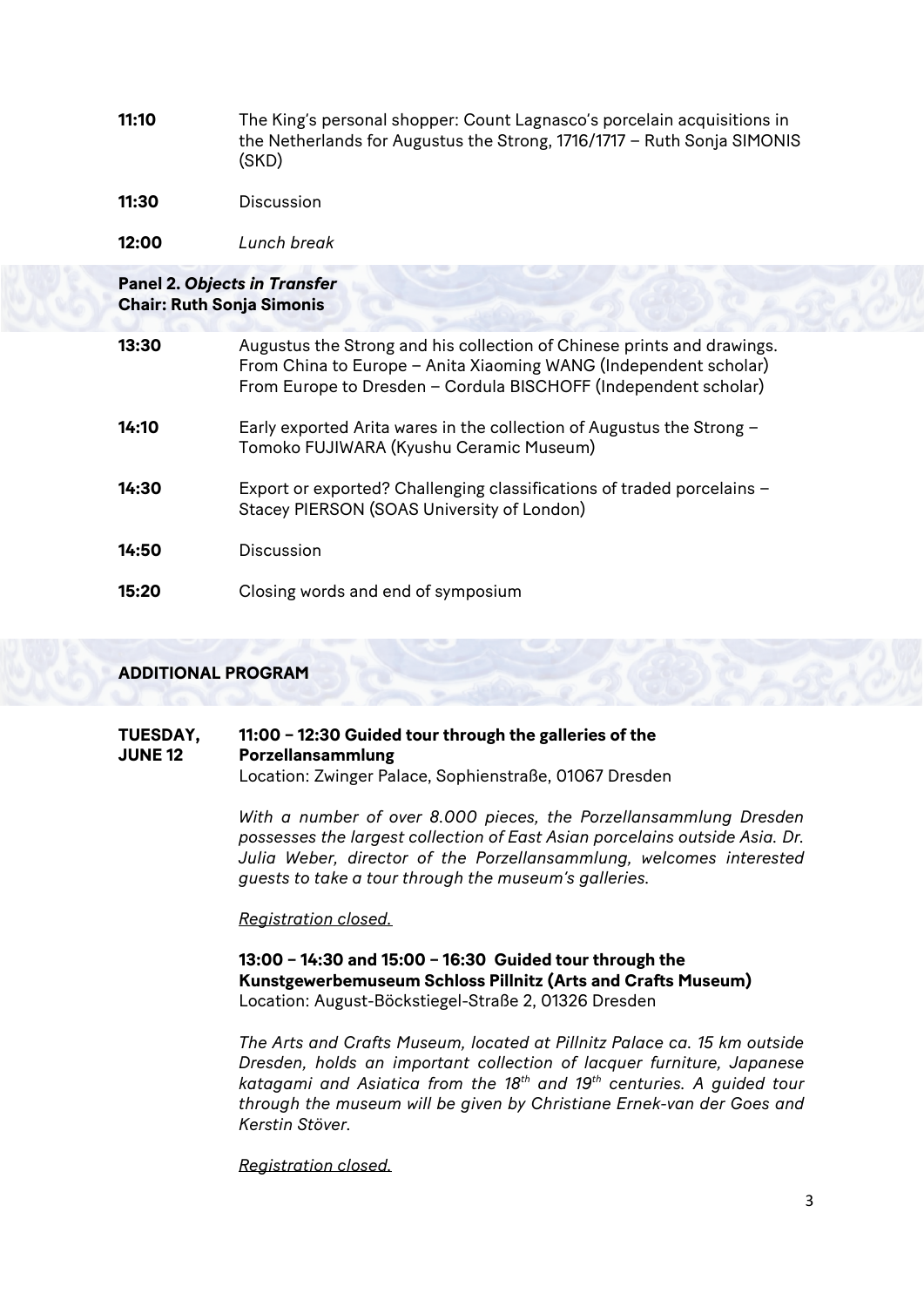#### **THURSDAY, 20:00 Public concert at Chinesischer Pavillon**

**JUNE 14** Location: Bautzner Landstraße 17 A, 01324 Dresden

> *The Verein Chinesischer Pavillon zu Dresden e.V. welcomes all conference attendees to a classical concert. Students of the Hochschule für Musik Carl Maria von Weber (Carl Maria von Weber College of Music) present their skills at the Chinese Pavilion.*

*Tickets will be available for purchase during the conference.*

#### **16:30 – 17:30 Visit to the Japanese Palace**

Location: Palaisplatz 11, 01097 Dresden

*Join us for a visit to the outside grounds of the Japanese Palace, the former porcelain castle of Augustus the Strong.*

*No registration required.*

#### **FRIDAY, JUNE 15 09:00 – 18:00 Visit to the workshops at the MEISSEN® Manufactory**  Location: Talstraße 9, 01662 Meißen

*MEISSEN® welcomes all attendees of the conference to a visit of its workshops on June 15. Learn about the complex and elaborate production process of Meissen Porcelain at the Demonstration Workshops or visit the Exhibition Hall with its extensive display of traditional and contemporary porcelain art. Guided tours will take place at 11:00, 12:00, 13:00 and 14:00. Meeting point is in the entrance hall of the Meissen Manufactory.*

*Admission to the Manufactory is free with acquisition of a combination ticket for the conference. Please register on-site for the guided tours.*

## **10:00 – 11:30 Guided tour through the galleries of the Porzellansammlung**

Location: Zwinger Palace, Sophienstraße, 01067 Dresden

*Registration closed.*

# **10:00 – 13:00 Display of Chinese prints and paintings**

Location: Dresden Castle, Kupferstich-Kabinett, Study Hall

*Participants are invited to examine examples of Chinese prints and paintings in the study hall of the Kupferstich-Kabinett (Collection of Prints, Drawings and Photographs). Cordula Bischoff and Anita Xiaoming Wang discuss this outstanding collection in context of the research project "Frühe Asiatica und Chinoiserien am sächsischen Hof" (Early Asiatica and chinoiserie at the Saxon court).*

*Registration closed.*